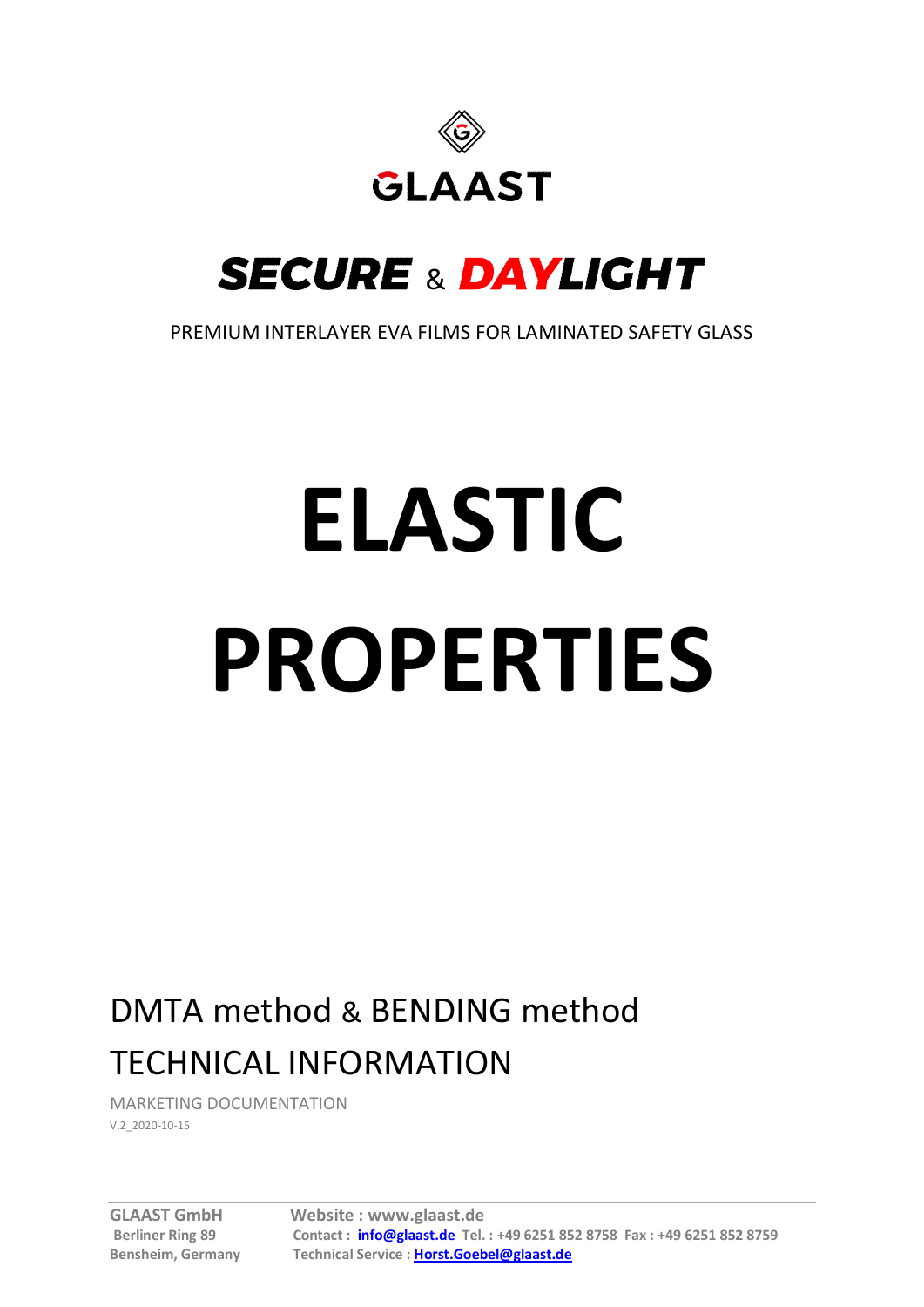

#### **GLAAST presentation**

GLAAST GmbH is a European company based in Germany, with a worldwide network, specialized in the manufacture of Premium EVA films.

GLAAST's staff and partners come from an old tradition background in terms of German and Japanese EVA productions.

GLAAST continues the unique technical tradition with Premium thermoset EVA films, based on high quality products, with high density materials, without plasticizer, with unique density of crosslinking, and many other advantages.

The properties provide for unique features.

## **GLAAST Premium EVA Films**

**SECURE** (EV100) proposes the best rigidity and great solutions for Architectural and Structural applications.

The EV100 Elastic properties stay homogeneous at high temperatures, especially between 30 and 45°C, offering unique features. The thermoset nature of the copolymer leads to a non-zero elastic limit of stiffness at high temperatures and long times.

**DAYLIGHT** (EV200) proposes the best versatility and great solutions for all kinds of applications.

The EV200 Elastic properties stay homogeneous at high temperatures, especially between 30 and 45°C, offering better features. The thermoset nature of the copolymer leads to a non-zero elastic limit of stiffness at high temperatures and long times.

Elastic Properties - Testing Methods:

- a) TENSILE DMTA measurements (film sample)
- b) BENDING measurements (laminated glass sample)

Testing Institutes:

- a) Technische Universität Darmstadt, Institut für Statik und Konstruktion, Germany
- b) Universität der Bundeswehr München, Inst. f. Konstruktiven Ingenieurbau, Germany
- c) Friedmann & Kirchner Laboratory (F&K), Rohrbach, Germany

Tests Reports and Scientific Analysis available on request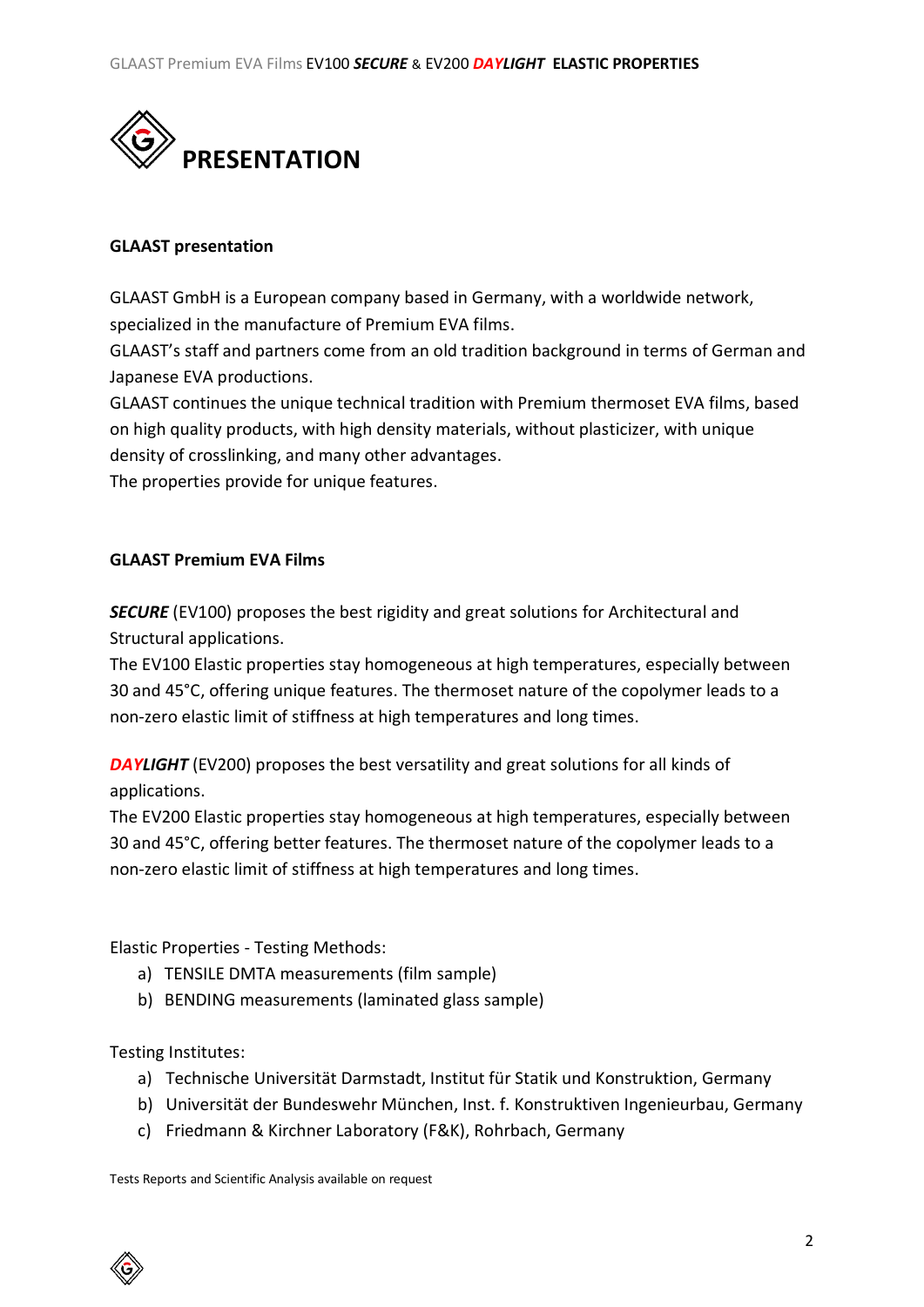## **Official Test Reports**

| PROFESSUR FOR BAUKONSTRUKTION UND BAUPHYSIK<br>VOM DIBT ANERKANNTE PRÜFSTELLE BAY40<br>München<br>Universität<br>FAKULTÄT FÜR BAUINGENIEURWESEN UND UMWELTWISSENSCHAFTEN<br>INSTITUT FÜR KONSTRUKTIVEN INGENIEURBAU                          | <b>TENSILE DMTA TESTING</b><br><b>4-POINT BENDING TESTS</b>                              |
|----------------------------------------------------------------------------------------------------------------------------------------------------------------------------------------------------------------------------------------------|------------------------------------------------------------------------------------------|
| Test Report b-05-19-01                                                                                                                                                                                                                       |                                                                                          |
| Thermomechanical Characterisation of EVA interlayer materials                                                                                                                                                                                |                                                                                          |
| Firma<br>GLAAST GmbH<br>z. Hd. Hr. Dr. Axel Hoffmann<br>z. Hd. Hr. Horst Göbel<br>Berliner Ring 89<br>64625 Bensheim                                                                                                                         |                                                                                          |
|                                                                                                                                                                                                                                              |                                                                                          |
| Neubiberg, 19.10.2019<br>Dr.-Ing. Michael A. Kraus<br>Dr.-Ing. G. Siebert<br>- person in charge -                                                                                                                                            |                                                                                          |
| Universität der Bundeswehr München<br>Institut für Konstruktiven Ingenieurbau<br>Werner - Heisenberg - Weg 39<br>85577 Neubiberg<br>Tel.: 089 / 6004 - 4019<br>Fax: 089 / 6004 - 3471<br>The test report consists of 22 pages und 1 appendix | Test Reports N° b-05-19-01, b-03-19-09<br>Universität der Bundeswehr München,<br>Germany |
| TECHNISCHE UNIVERSITÄT DARMSTADT<br>Institut für Statik und Konstruktion (ISM+D)                                                                                                                                                             | <b>COMBINED EVALUATION APPROACH</b><br>DMTA + 4-POINT BENDING TESTS                      |
| Report 104.1.20<br>date: 05 August 2020                                                                                                                                                                                                      |                                                                                          |
| Further investigation of the time- and temperature-dependent shear<br>modulus of crosslinked EV100 and EV200 interlayers                                                                                                                     |                                                                                          |
| Costumer:<br><b>GLAAST GmbH</b><br>Mr. Goebel<br>Mr. Hoffmann<br>Berliner Ring 89,<br>64625 Bensheim<br>Deutschland                                                                                                                          |                                                                                          |
| The report consists of 38 pages.                                                                                                                                                                                                             | Test Report N° 104.1.20, 2020-08<br>Technische Universität Darmstadt,                    |
| The publication of the report. In whole or in part, requires the consent of the institute.                                                                                                                                                   | Germany                                                                                  |
| Institute of Structural Mechanics and Design Franciska-Graun-Str. 3 64287 Dermstadt                                                                                                                                                          |                                                                                          |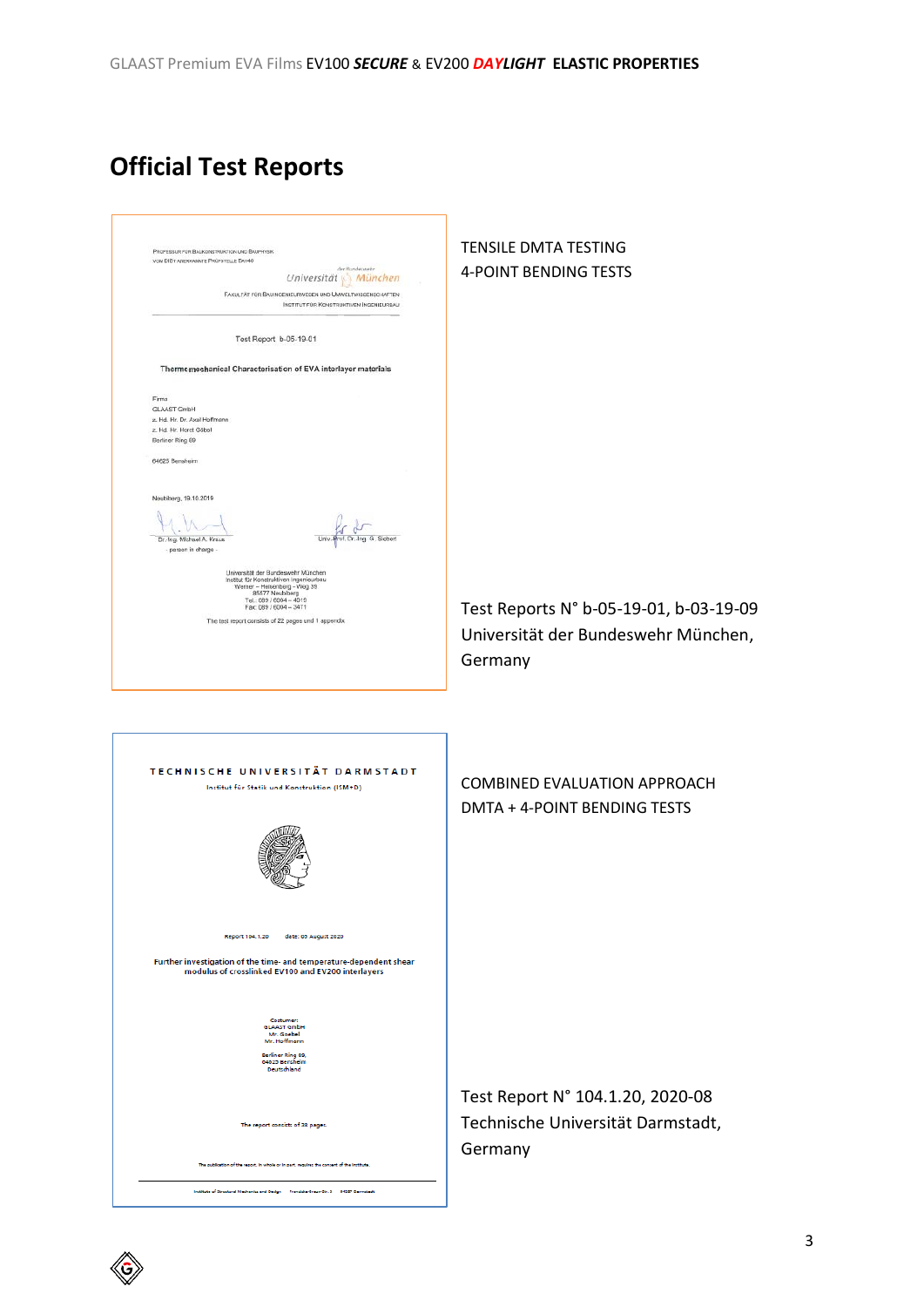## **EV100 -** *SECURE* **Young's Modulus E**(t,T) *(Table 1)*

| EV100-SECURE - YOUNG'S MODULUS E (Table 1) |                 |                 |                 |      |                |                |               |      |                |      |      |      |      |      |      |
|--------------------------------------------|-----------------|-----------------|-----------------|------|----------------|----------------|---------------|------|----------------|------|------|------|------|------|------|
| E/MPa                                      | $-30^{\circ}$ C | $-20^{\circ}$ C | $-10^{\circ}$ C | 0°C  | $10^{\circ}$ C | $20^{\circ}$ C | $25^{\circ}C$ | 30°C | $35^{\circ}$ C | 40°C | 45°C | 50°C | 60°C | 70°C | 80°C |
| 1 <sub>s</sub>                             | 628             | 185             | 78,1            | 43,2 | 29,4           | 20,9           | 12,9          | 12,0 | 11,1           | 10,3 | 9,33 | 8,37 | 5,91 | 4,02 | 2,13 |
| 3 <sub>s</sub>                             | 547             | 159             | 67,6            | 40,5 | 28,3           | 20,5           | 12,6          | 11,7 | 10,8           | 10,0 | 9,00 | 8,04 | 5,61 | 3,81 | 2,04 |
| 30 <sub>s</sub>                            | 382             | 113             | 52,8            | 35,3 | 26,7           | 18,4           | 12,0          | 11,1 | 10,2           | 9,36 | 8,37 | 7,38 | 4,98 | 3,42 | 1,86 |
| 1 min                                      | 339             | 103             | 50,1            | 33,9 | 26,2           | 18,1           | 11,8          | 10,9 | 10,1           | 9,15 | 8,16 | 7,17 | 4,83 | 3,33 | 1,83 |
| 5 min                                      | 258             | 83,8            | 44,4            | 31,7 | 25,2           | 17,8           | 11,4          | 10,5 | 9,60           | 8,70 | 7,71 | 6,72 | 4,44 | 3,09 | 1,74 |
| 10 min                                     | 230             | 77,0            | 42,5            | 30,9 | 24,6           | 17,5           | 11,2          | 10,3 | 9,42           | 8,49 | 7,50 | 6,51 | 4,26 | 3,00 | 1,71 |
| 15 min                                     | 212             | 72,7            | 41,6            | 30,5 | 24,4           | 17,3           | 11,1          | 10,2 | 9,30           | 8,40 | 7,38 | 6,39 | 4,11 | 2,94 | 1,71 |
| 30 min                                     | 186             | 66,8            | 39,7            | 29,8 | 23,9           | 16,8           | 10,9          | 10,1 | 9,12           | 8,19 | 7,20 | 6,21 | 4,02 | 2,85 | 1,68 |
| 1 <sub>h</sub>                             | 169             | 62,6            | 37,8            | 29,2 | 23,4           | 16,2           | 10,7          | 9,87 | 8,91           | 7,98 | 6,99 | 6,00 | 3,87 | 2,76 | 1,65 |
| 6h                                         | 127             | 51,5            | 34,4            | 27,6 | 22,1           | 15,3           | 10,3          | 9,36 | 8,40           | 7,47 | 6,48 | 5,52 | 3,51 | 2,58 | 1,62 |
| 12 <sub>h</sub>                            | 117             | 49,2            | 33,1            | 27,2 | 21,6           | 15,0           | 10,1          | 9,18 | 8,22           | 7,26 | 6,30 | 5,34 | 3,39 | 2,52 | 1,62 |
| 24h                                        | 107             | 46,7            | 32,2            | 26,7 | 21,2           | 14,7           | 9,87          | 8,97 | 8,01           | 7,05 | 6,09 | 5,16 | 3,27 | 2,46 | 1,62 |
| 5 days                                     | 86,3            | 41,9            | 30,4            | 25,7 | 20,8           | 14,0           | 9,45          | 8,52 | 7,56           | 6,60 | 5,67 | 4,74 | 3,00 | 2,31 | 1,62 |
| 3 weeks                                    | 72,2            | 38,0            | 29,1            | 24,6 | 20,2           | 13,4           | 9,03          | 8,10 | 7,14           | 6,18 | 5,28 | 4,41 | 2,76 | 2,19 | 1,62 |
| 30 days                                    | 68,9            | 37,2            | 28,8            | 24,4 | 19,9           | 13,3           | 8,94          | 8,01 | 7,05           | 6,09 | 5,19 | 4,32 | 2,73 | 2,16 | 1,62 |
| 1 year                                     | 52,7            | 32,6            | 26,9            | 22,6 | 18,0           | 12,5           | 8,22          | 7,29 | 6,33           | 5,40 | 4,59 | 3,78 | 2,40 | 2,01 | 1,62 |
| 10 years                                   | 44,4            | 30,1            | 25,4            | 21,1 | 17,3           | 11,9           | 7,56          | 6,60 | 5,70           | 4,80 | 4,08 | 3,33 | 2,16 | 1,89 | 1,62 |
| 50 years                                   | 40,2            | 28,7            | 24,2            | 20,8 | 16,1           | 11,2           | 7,08          | 6,15 | 5,28           | 4,41 | 3,75 | 3,06 | 2,01 | 1,83 | 1,62 |

*Technische Universität Darmstadt, Institute of Structural Mechanics and Design (ISM+D), Germany (August 2020)*

*E(t,T) values are calculated from evaluated Shear modulus G(t,T) (see Table 2) by a multiplication factor of 3, according to the simplified theoretical model of E = 2 (1+ν) ∙ G; ν = 0.5*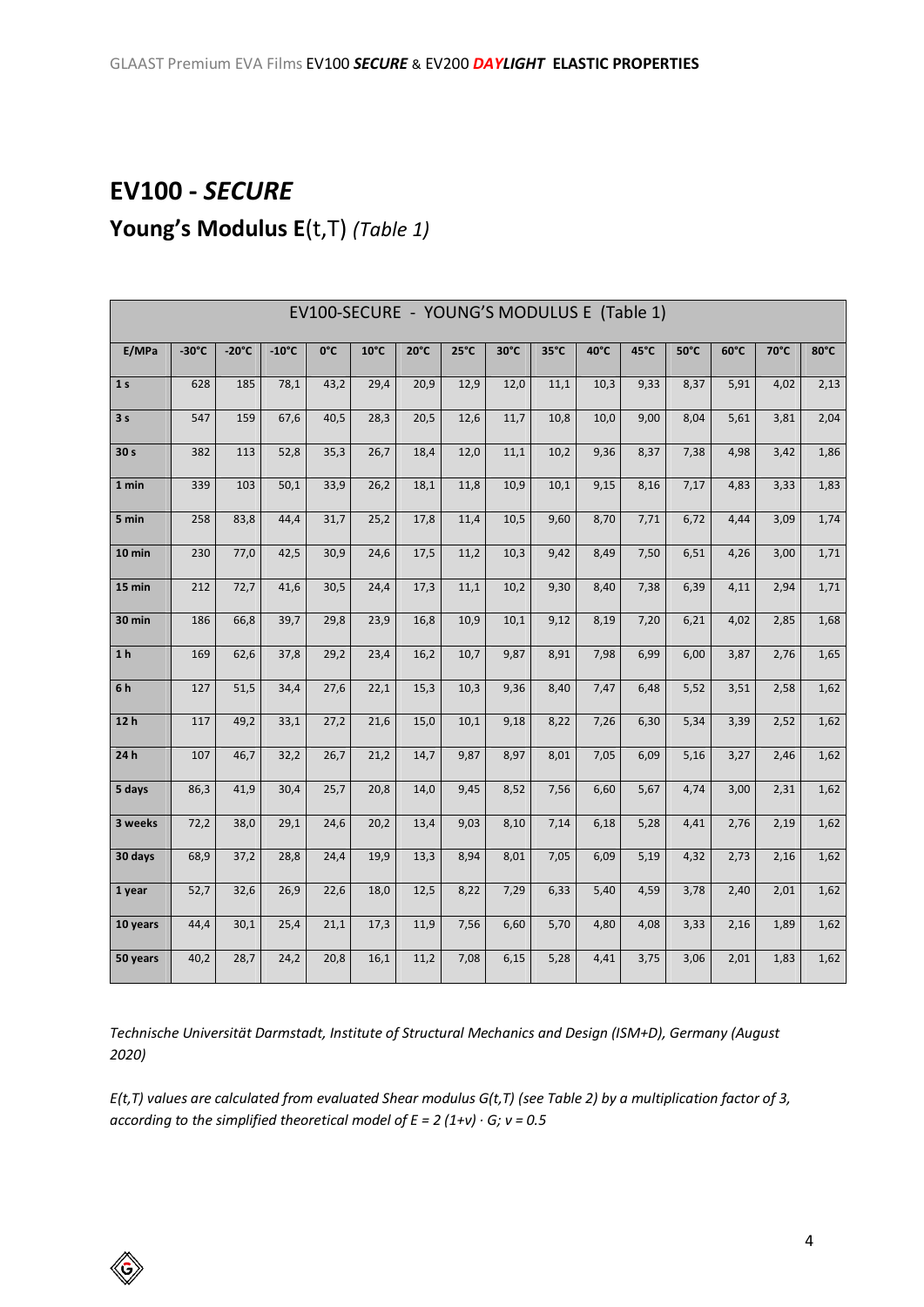## **EV100 -** *SECURE* **Shear Modulus G**(t,T) *(Table 2)*

| EV100-SECURE - SHEAR MODULUS G (Table 2) |                 |                 |                 |      |                |                |                |                |      |      |      |      |      |      |      |
|------------------------------------------|-----------------|-----------------|-----------------|------|----------------|----------------|----------------|----------------|------|------|------|------|------|------|------|
| G/MPa                                    | $-30^{\circ}$ C | $-20^{\circ}$ C | $-10^{\circ}$ C | 0°C  | $10^{\circ}$ C | $20^{\circ}$ C | $25^{\circ}$ C | $30^{\circ}$ C | 35°C | 40°C | 45°C | 50°C | 60°C | 70°C | 80°C |
| 1 <sub>s</sub>                           | 209             | 61,6            | 26,0            | 14,4 | 9,79           | 6,95           | 4,31           | 4,00           | 3,71 | 3,42 | 3,11 | 2,79 | 1,97 | 1,34 | 0,71 |
| 3 <sub>s</sub>                           | 182             | 52,9            | 22,5            | 13,5 | 9,44           | 6,83           | 4,20           | 3,90           | 3,61 | 3,33 | 3,00 | 2,68 | 1,87 | 1,27 | 0,68 |
| 30 s                                     | 127             | 37,7            | 17,6            | 11,8 | 8,90           | 6,14           | 3,99           | 3,70           | 3,41 | 3,12 | 2,79 | 2,46 | 1,66 | 1,14 | 0,62 |
| 1 min                                    | 113             | 34,2            | 16,7            | 11,3 | 8,74           | 6,02           | 3,93           | 3,64           | 3,35 | 3,05 | 2,72 | 2,39 | 1,61 | 1,11 | 0,61 |
| 5 min                                    | 86,1            | 27,9            | 14,8            | 10,6 | 8,39           | 5,92           | 3,79           | 3,51           | 3,20 | 2,90 | 2,57 | 2,24 | 1,48 | 1,03 | 0,58 |
| $10$ min                                 | 76,8            | 25,7            | 14,2            | 10,3 | 8,21           | 5,84           | 3,73           | 3,44           | 3,14 | 2,83 | 2,50 | 2,17 | 1,42 | 1,00 | 0,57 |
| 15 min                                   | 70,8            | 24,2            | 13,9            | 10,2 | 8,12           | 5,76           | 3,69           | 3,41           | 3,10 | 2,80 | 2,46 | 2,13 | 1,37 | 0,98 | 0,57 |
| 30 min                                   | 62,2            | 22,3            | 13,2            | 9,92 | 7,97           | 5,59           | 3,63           | 3,35           | 3,04 | 2,73 | 2,40 | 2,07 | 1,34 | 0,95 | 0,56 |
| 1 <sub>h</sub>                           | 56,5            | 20,9            | 12,6            | 9,73 | 7,79           | 5,40           | 3,57           | 3,29           | 2,97 | 2,66 | 2,33 | 2,00 | 1,29 | 0,92 | 0,55 |
| 6h                                       | 42,4            | 17,2            | 11,5            | 9,20 | 7,37           | 5,11           | 3,42           | 3,12           | 2,80 | 2,49 | 2,16 | 1,84 | 1,17 | 0,86 | 0,54 |
| 12 <sub>h</sub>                          | 39,0            | 16,4            | 11,0            | 9,07 | 7,21           | 5,00           | 3,35           | 3,06           | 2,74 | 2,42 | 2,10 | 1,78 | 1,13 | 0,84 | 0,54 |
| 24h                                      | 35,7            | 15,6            | 10,7            | 8,91 | 7,07           | 4,91           | 3,29           | 2,99           | 2,67 | 2,35 | 2,03 | 1,72 | 1,09 | 0,82 | 0,54 |
| 5 days                                   | 28,8            | 14,0            | 10,1            | 8,56 | 6,94           | 4,67           | 3,15           | 2,84           | 2,52 | 2,20 | 1,89 | 1,58 | 1,00 | 0,77 | 0,54 |
| 3 weeks                                  | 24,1            | 12,7            | 9,71            | 8,21 | 6,73           | 4,47           | 3,01           | 2,70           | 2,38 | 2,06 | 1,76 | 1,47 | 0,92 | 0,73 | 0,54 |
| 30 days                                  | 23,0            | 12,4            | 9,59            | 8,13 | 6,63           | 4,42           | 2,98           | 2,67           | 2,35 | 2,03 | 1,73 | 1,44 | 0,91 | 0,72 | 0,54 |
| 1 year                                   | 17,6            | 10,9            | 8,96            | 7,52 | 6,00           | 4,18           | 2,74           | 2,43           | 2,11 | 1,80 | 1,53 | 1,26 | 0,80 | 0,67 | 0,54 |
| 10 years                                 | 14,8            | 10,0            | 8,46            | 7,04 | 5,77           | 3,96           | 2,52           | 2,20           | 1,90 | 1,60 | 1,36 | 1,11 | 0,72 | 0,63 | 0,54 |
| 50 years                                 | 13,4            | 9,55            | 8,07            | 6,92 | 5,36           | 3,72           | 2,36           | 2,05           | 1,76 | 1,47 | 1,25 | 1,02 | 0,67 | 0,61 | 0,54 |

*Technische Universität Darmstadt, Institute of Structural Mechanics and Design (ISM+D), Germany (August 2020)*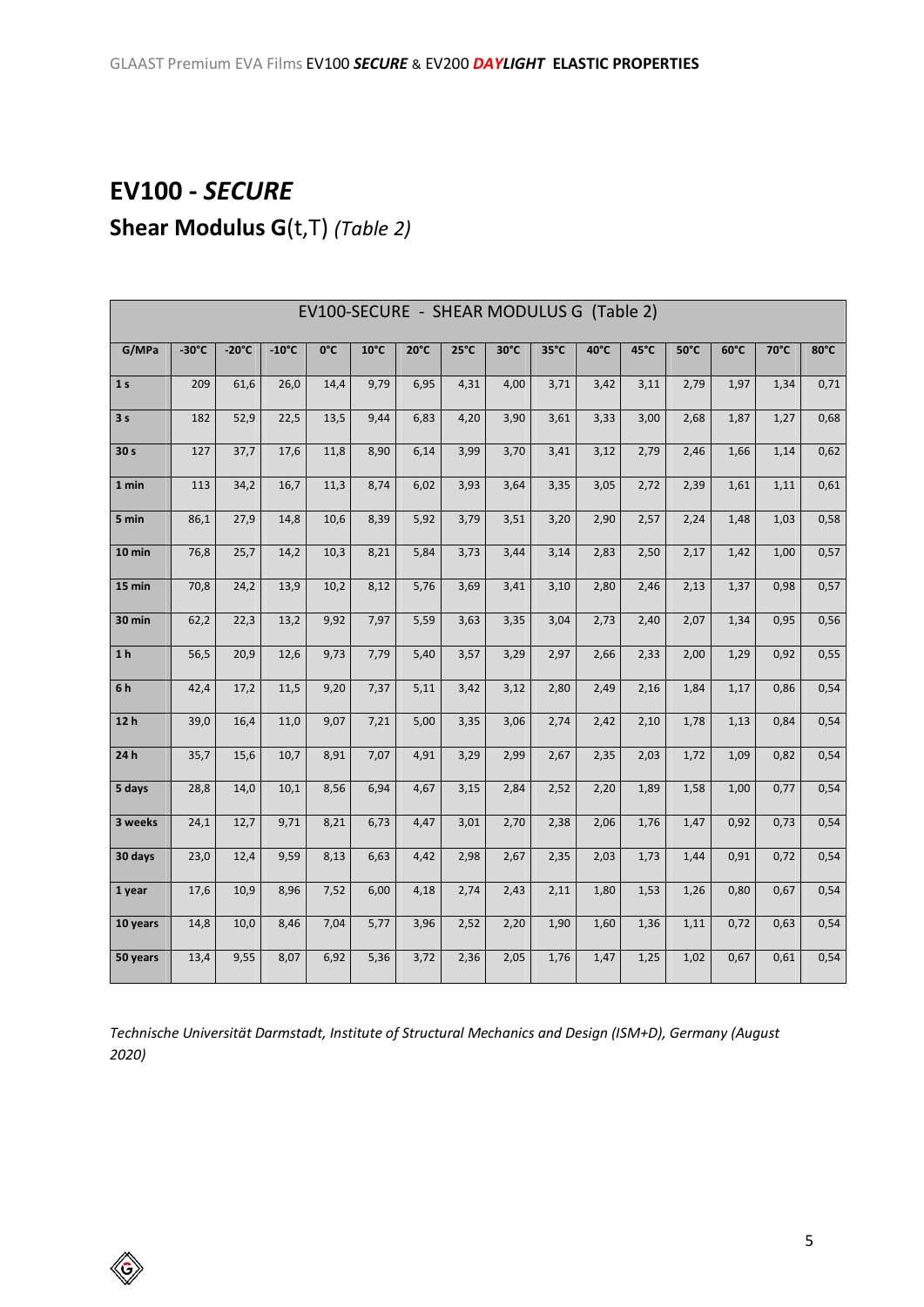## **EV200 Series -** *DAYLIGHT*

## **Young's Modulus E**(t,T) *(Table 4)*

| EV200 Series-DAYLIGHT - YOUNG'S MODULUS E (Table 4) |                 |                 |                 |               |                |                |               |      |                |      |      |                |      |      |                |
|-----------------------------------------------------|-----------------|-----------------|-----------------|---------------|----------------|----------------|---------------|------|----------------|------|------|----------------|------|------|----------------|
| E/MPa                                               | $-30^{\circ}$ C | $-20^{\circ}$ C | $-10^{\circ}$ C | $0^{\circ}$ C | $10^{\circ}$ C | $20^{\circ}$ C | $25^{\circ}C$ | 30°C | $35^{\circ}$ C | 40°C | 45°C | $50^{\circ}$ C | 60°C | 70°C | $80^{\circ}$ C |
| 1 <sub>s</sub>                                      | 444             | 120             | 53,8            | 32,1          | 20,2           | 13,8           | 11,37         | 8,97 | 8,25           | 7,50 | 6,36 | 5,19           | 2,85 | 2,16 | 1,44           |
| 3s                                                  | 360             | 102             | 48,7            | 29,5          | 18,9           | 13,4           | 9,45          | 8,73 | 7,92           | 7,14 | 5,97 | 4,80           | 2,58 | 1,95 | 1,29           |
| 30 <sub>s</sub>                                     | 240             | 79,4            | 40,3            | 24,8          | 17,3           | 12,5           | 9,12          | 8,13 | 7,20           | 6,27 | 5,13 | 3,99           | 2,07 | 1,56 | 1,08           |
| 1 min                                               | 212             | 74,5            | 38,7            | 23,9          | 17,0           | 12,5           | 8,97          | 7,92 | 6,96           | 6,00 | 4,89 | 3,75           | 1,92 | 1,47 | 1,02           |
| 5 min                                               | 155             | 62,8            | 33,8            | 22,1          | 16,1           | 12,2           | 8,61          | 7,38 | 6,39           | 5,40 | 4,32 | 3,24           | 1,65 | 1,26 | 0,90           |
| $10 \text{ min}$                                    | 129             | 59,1            | 32,2            | 21,4          | 15,7           | 11,9           | 8,43          | 7,14 | 6,12           | 5,13 | 4,08 | 3,06           | 1,53 | 1,20 | 0,84           |
| $15 \text{ min}$                                    | 121             | 56,8            | 31,1            | 21,0          | 15,5           | 11,8           | 8,31          | 6,99 | 5,97           | 4,98 | 3,96 | 2,94           | 1,47 | 1,17 | 0,84           |
| 30 min                                              | 109             | 52,7            | 29,5            | 20,3          | 15,2           | 11,4           | 8,13          | 6,72 | 5,73           | 4,71 | 3,75 | 2,76           | 1,38 | 1,08 | 0,81           |
| 1 <sub>h</sub>                                      | 96,7            | 49,5            | 28,2            | 19,4          | 14,9           | 11,2           | 7,92          | 6,48 | 5,46           | 4,47 | 3,51 | 2,58           | 1,29 | 1,05 | 0,78           |
| 6h                                                  | 74,6            | 42,0            | 24,5            | 18,1          | 14,2           | 10,6           | 7,32          | 5,79 | 4,83           | 3,84 | 3,00 | 2,16           | 1,11 | 0,90 | 0,72           |
| 12h                                                 | 66,8            | 39,4            | 23,7            | 17,6          | 13,9           | 10,4           | 7,05          | 5,52 | 4,56           | 3,63 | 2,82 | 2,01           | 1,05 | 0,87 | 0,69           |
| 24h                                                 | 60,0            | 36,5            | 23,0            | 17,1          | 13,6           | 10,3           | 6,81          | 5,25 | 4,32           | 3,42 | 2,64 | 1,89           | 0,99 | 0,84 | 0,69           |
| 5 days                                              | 50,5            | 32,6            | 21,2            | 16,2          | 13,0           | 10,0           | 6,21          | 4,65 | 3,81           | 2,94 | 2,28 | 1,62           | 0,87 | 0,78 | 0,69           |
| 3 weeks                                             | 43,2            | 29,1            | 19,7            | 15,5          | 12,5           | 9,63           | 5,64          | 4,14 | 3,36           | 2,58 | 1,98 | 1,41           | 0,81 | 0,75 | 0,69           |
| 30 days                                             | 42,0            | 28,5            | 19,2            | 15,4          | 12,5           | 9,51           | 5,52          | 4,02 | 3,24           | 2,49 | 1,92 | 1,38           | 0,78 | 0,75 | 0,69           |
| 1 year                                              | 33,7            | 23,9            | 17,4            | 14,3          | 12,0           | 8,61           | 4,59          | 3,24 | 2,58           | 1,95 | 1,53 | 1,11           | 0,72 | 0,69 | 0,69           |
| 10 years                                            | 28,4            | 21,4            | 16,1            | 13,4          | 11,1           | 8,22           | 3,78          | 2,61 | 2,07           | 1,56 | 1,23 | 0,93           | 0,69 | 0,69 | 0,69           |
| 50 years                                            | 25,1            | 19,6            | 15,4            | 12,7          | 10,5           | 8,07           | 3,30          | 2,22 | 1,80           | 1,35 | 1,08 | 0,81           | 0,69 | 0,69 | 0,69           |

*Technische Universität Darmstadt, Institute of Structural Mechanics and Design (ISM+D), Germany (August 2020)*

*E(t,T) values are calculated from evaluated Shear modulus G(t,T) (see Table 5b) by a multiplication factor of 3, according to the simplified theoretical model of E = 2 (1+ν) ∙ G; ν = 0.5*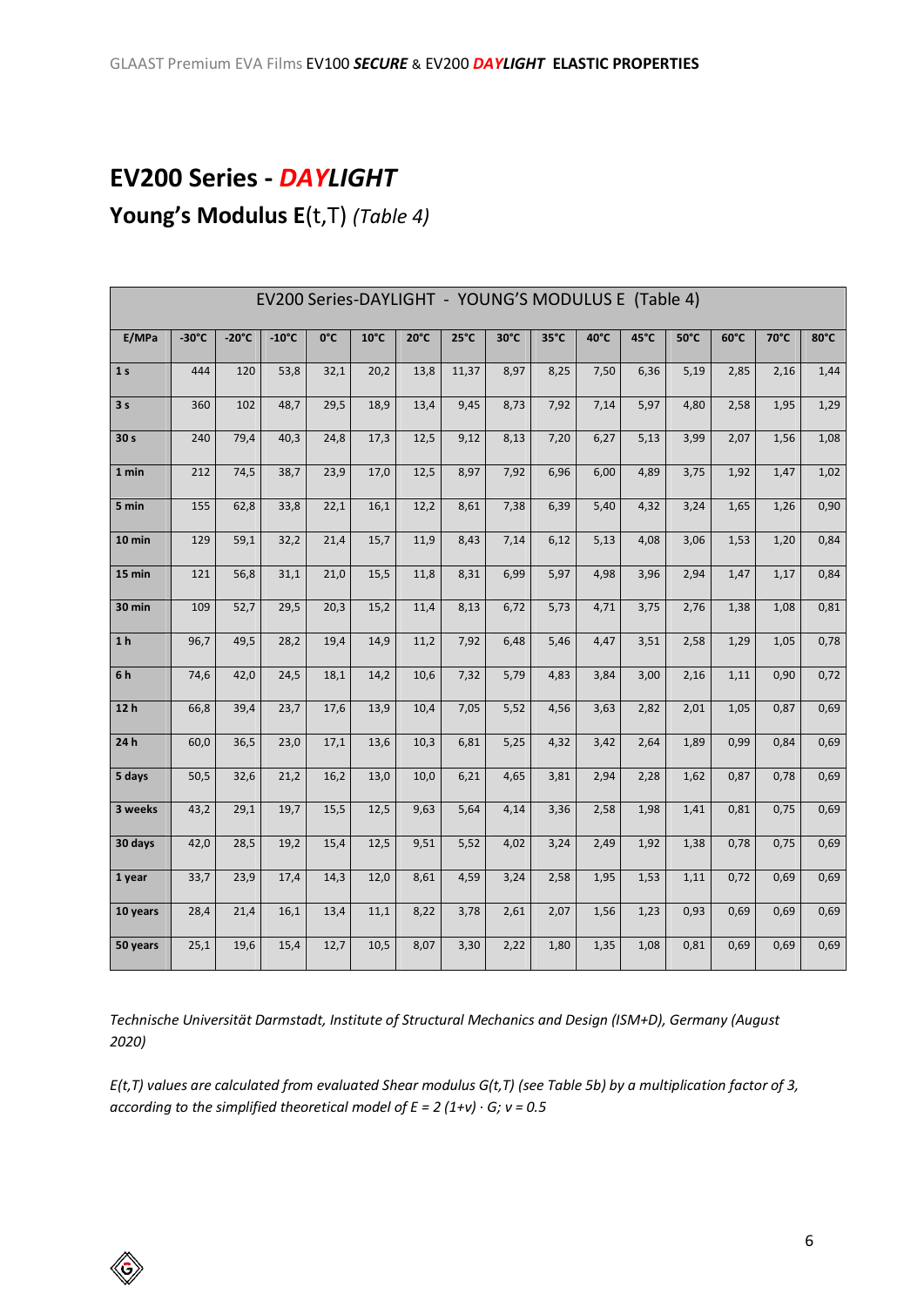## **EV200 Series -** *DAYLIGHT* **Shear Modulus G**(t,T) *(Table 5)*

EV200 Series-DAYLIGHT - SHEAR MODULUS G (Table 5) **G/MPa -30°C -20°C -10°C 0°C 10°C 20°C 25°C 30°C 35°C 40°C 45°C 50°C 60°C 70°C 80°C 1 s** 148 40,0 17,9 10,7 6,72 4,59 3,79 2,99 2,75 2,50 2,12 1,73 0,95 0,72 0,48 **3 s** 120 34,0 16,2 9,82 6,30 4,45 3,15 2,91 2,64 2,38 1,99 1,60 0,86 0,65 0,43 **30 s** 79,9 26,5 13,4 8,28 5,78 4,17 3,04 2,71 2,40 2,09 1,71 1,33 0,69 0,52 0,36 **1 min** 70,8 24,8 12,9 7,97 5,65 4,15 2,99 2,64 2,32 2,00 1,63 1,25 0,64 0,49 0,34 **5 min** 51,5 20,9 11,3 7,38 5,35 4,05 2,87 2,46 2,13 1,80 1,44 1,08 0,55 0,42 0,30 **10 min** 43,1 19,7 10,7 7,13 5,23 3,97 2,81 2,38 2,04 1,71 1,36 1,02 0,51 0,40 0,28 **15 min** 40,2 18,9 10,4 7,00 5,18 3,92 2,77 2,33 1,99 1,66 1,32 0,98 0,49 0,39 0,28 **30 min** 36,4 17,6 9,82 6,76 5,08 3,81 2,71 2,24 1,91 1,57 1,25 0,92 0,46 0,36 0,27 **1 h** 32,2 16,5 9,40 6,47 4,97 3,73 2,64 2,16 1,82 1,49 1,17 0,86 0,43 0,35 0,26 **6 h** 24,9 14,0 8,18 6,02 4,74 3,53 2,44 1,93 1,61 1,28 1,00 0,72 0,37 0,30 0,24 **12 h** 22,3 13,1 7,91 5,85 4,63 3,47 2,35 1,84 1,52 1,21 0,94 0,67 0,35 0,29 0,23 **24 h** 20,0 12,2 7,67 5,70 4,53 3,43 2,27 1,75 1,44 1,14 0,88 0,63 0,33 0,28 0,23 **5 days** 16,8 10,9 7,08 5,41 4,32 3,32 2,07 1,55 1,27 0,98 0,76 0,54 0,29 0,26 0,23 **3 weeks** 14,4 9,71 6,55 5,17 4,17 3,21 1,88 1,38 1,12 0,86 0,66 0,47 0,27 0,25 0,23 **30 days** 14,0 9,49 6,41 5,13 4,16 3,17 1,84 1,34 1,08 0,83 0,64 0,46 0,26 0,25 0,23 **1 year** 11,2 7,96 5,81 4,78 3,99 2,87 1,53 1,08 0,86 0,65 0,51 0,37 0,24 0,23 0,23 **10 years** 9,48 7,12 5,37 4,46 3,69 2,74 1,26 0,87 0,69 0,52 0,41 0,31 0,23 0,23 0,23 **50 years** 8,37 6,53 5,13 4,23 3,51 2,69 1,10 0,74 0,60 0,45 0,36 0,27 0,23 0,23 0,23

*Technische Universität Darmstadt, Institute of Structural Mechanics and Design (ISM+D), Germany (August 2020)*